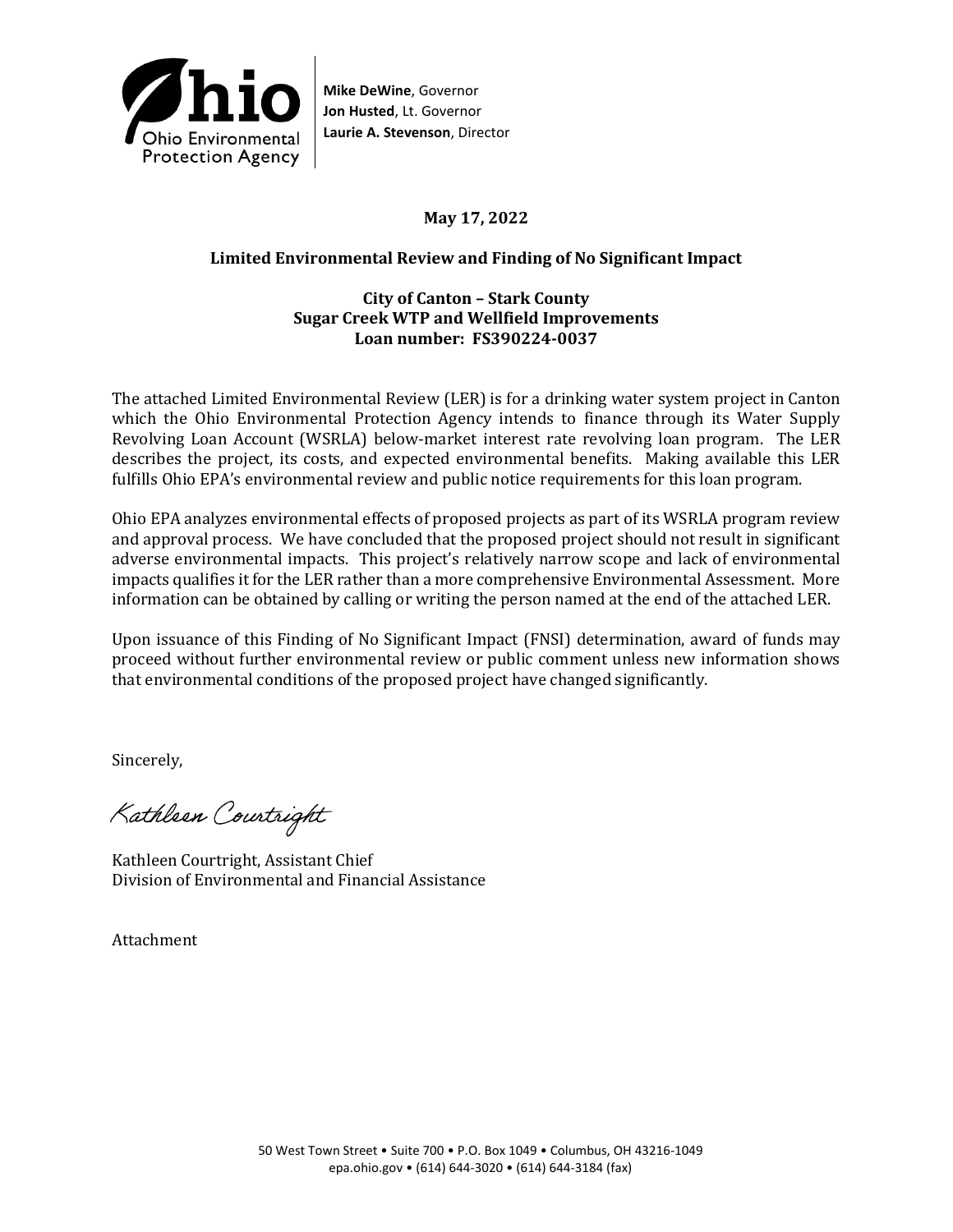#### **LIMITED ENVIRONMENTAL REVIEW**

#### **Project Identification**

Project: Sugar Creek WTP and Wellfield Improvements

Applicant: City of Canton 218 Cleveland Ave SW 8th Floor Canton, OH 44702

Loan Number: FS390224-0037



**Figure 1. Stark County**

### **Project Summary**

The City of Canton, in Stark County (Figure 1), has requested \$32,934,696 from the Ohio Water Supply Revolving Loan Account (WSRLA) to make needed improvements to the Sugar Creek Water Treatment Plant (WTP), wellfield, and other critical system components. Completion of this project will improve system reliability and operation, allowing the Sugar Creek WTP to continue to provide sustainable water treatment service to customers.

## **History & Existing Conditions**

The Sugar Creek WTP is located southwest of Canton (Figure 2) and is one of three WTPs the city owns and operates. Like Canton's other two WTPs, the Sugar Creek WTP is supplied by an adjacent wellfield that sources water from a deep sand and gravel aquifer. The WTP was constructed in 1960 and later expanded in 1995. Improvements since its construction include the addition of chlorination facilities in 1978 and upgrading the supervisory control and data acquisition (SCADA) system in 2006. The WTP currently has a design capacity of 20 million gallons per day (mgd) and a maximum capacity of 25 mgd. The WTP's wellfield, which is composed of ten wells of varying capacities, has a total rated capacity of 25 mgd with the largest well out of service.

Once treated, water leaves the WTP and is pumped by high service pumps through two 42-inch water mains to the city's distribution system. The high service pumps and transmission mains have a transmission capacity of approximately 25 mgd and supply over 50% of the city's water, including the supply to fill the 12.8-million-gallon Cromer Reservoir and two 5-million-gallon reservoir tanks. Two surge tanks prevent damage to the water mains in the event of an area-wide power outage or sudden shutdown of the high service pumps. During such an event, each tank is designed to allow water stored in the tanks to be fed back into the transmission mains, acting as a pressure neutralizer to resist excess pressure increases and decreases.

The Cromer Reservoir was constructed in 1935 and is Canton's largest reservoir. The reservoir is located on the west side of Cromer Avenue and was built partially above grade with 18 inches of earthen cover. It is composed of two 6.4-million-gallon basins, which together total the reservoir's overall capacity of 12.8 million gallons. The site has limited space to construct a new reservoir.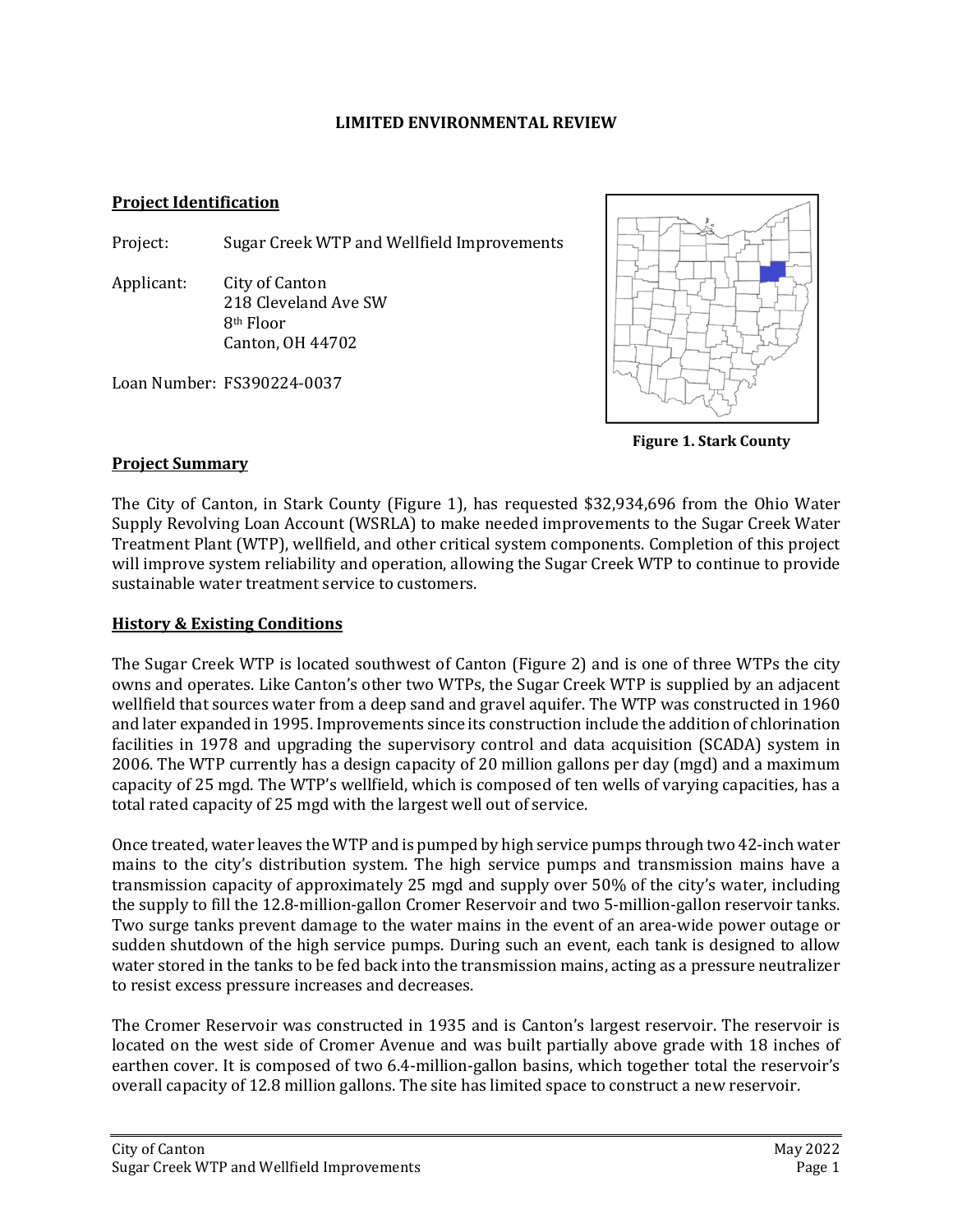Due to the age and condition of the water treatment and distribution system components previously described, major improvements are necessary to provide sustainable water treatment and distribution services to Canton's water customers. These system components are critical assets, and an issue with any component would have a significant impact on the city's overall water system. In 2020, the Canton water department conducted the *Sugar Creek Water Treatment Plant Capital Improvements Plan*. This plan identifies system deficiencies and includes recommended rehabilitations, replacements, and upgrades to system components to ensure sustainable water treatment and distribution service. The alternatives selected for this project are based on these recommendations.

## **Project Description**

This project includes major improvements to the WTP, wellfield, the two surge tanks on the 42-inch water main, and the Cromer Reservoir.

*Sugar Creek WTP*: Renovate, rehabilitate, repair, replace, and upgrade the WTP's process equipment (aerators, filters, chlorine contact tanks, clear well, chemical feed systems, pumps, gates, piping, valves, controls, etc.); building interiors and exteriors (process areas, restroom facilities, doors and windows, accessibility, etc.); mechanical and plumbing systems (ventilation, HVAC, dehumidification, plumbing, etc.); and site work (roadways, parking, drainage, road entrance, etc.).

*Sugar Creek Wellfield*: Eliminate overhead power lines and install an underground looped power supply to each well; install a new parallel raw water main for wells one to six; lower well casings; install new variable frequency drives at wells three, six, and nine; replace raw water main valves and associated components; install new flowmeters and instrumentation at each well; replace the radio communications system with fiber optic cable to the plant's SCADA system; and regrade the gravel service drive.

*42-inch Water Main (surge tanks)*: Replace the check valves and isolation valves, upgrade the altitude valves, and upgrade the tank's access hatches, vents, and screens.

*Cromer Reservoir*: A three-phase approach was selected to evaluate the current condition and extent of damages to the reservoir, and then to determine necessary repairs.

- Phase One: Remove earthen cover, use ground-penetrating radar and sonic to determine the extent of damages to the reservoir roof, install sluice gates to allow each half of the basin to be taken out of service individually, remove built up sediment and clean the basin interiors, inspect each basin, inject cracks with an epoxy-grout and apply sealant to the roof.
- Phase Two: Conduct a detailed inspection of the interior of the tank, identify necessary repairs and determine cost estimates for repairs, and compare cost estimates with the cost to replace the reservoir with two new 5-million-gallon tanks.
- Phase Three: Design and construct recommended improvements.

### **Implementation**

The total cost for this project is \$35,108,361. Canton proposes to borrow \$32,934,696 from the Ohio WSRLA at the standard rate of 1.66% (interest rates are set monthly and may change for the requested July award) to cover engineering services and construction costs for this project. Additionally, Canton will use a \$2,612,361 design loan from the Ohio Water Development Authority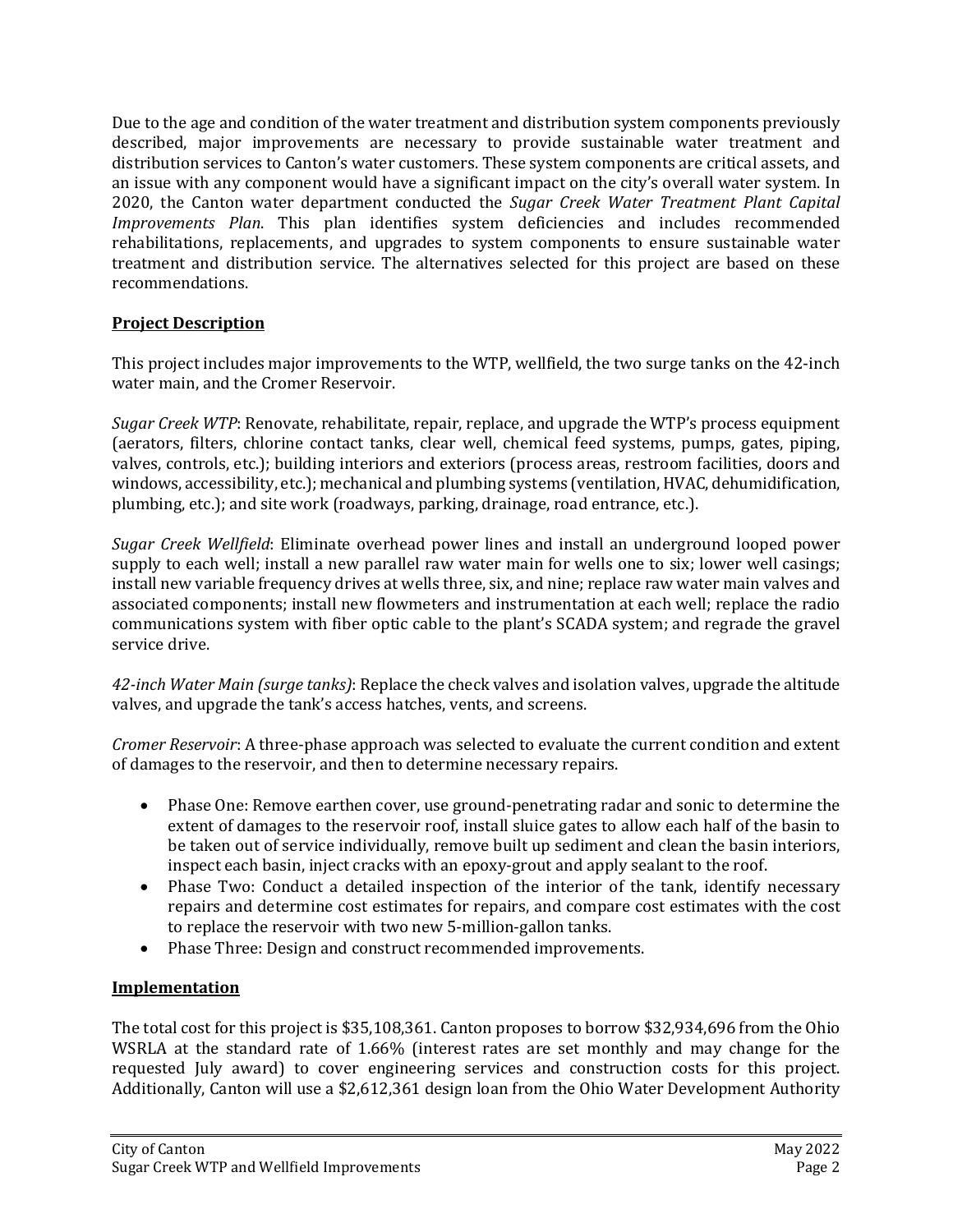to cover design costs. Using this amount in WSRLA dollars towards this project could save Canton approximately \$6.5 million over a 25-year loan term compared to the current market rate of 2.96%.

The debt associated with this construction project will be recovered from monthly user charges. Rates for Canton water users were last increased by 7% in 2021, and rates are expected to increase 7% in 2022 and 5% in 2023. These rate increases are not a result of one specific project; rather, these increases are being used to cover a portion of the capital costs for this project and other projects, as well as annual increases in the operating budget. The annual residential water bill for customers served by Canton is expected to be \$231 in 2023 upon completion of this project. This is 0.73% of the median household income (MHI; \$31,735) and compares favorably to the Ohio average annual water bill of \$697.

# **Public Participation**

Canton uses newspapers, radio, social media, and public city council meetings to inform customers of the city's water department activities, including current and planned projects, public announcements, and water quality reports. Each phase of planning, design, and construction for new projects are announced in advance of regularly scheduled city council meetings. Each new project has several readings before the authorization to proceed is given by city council. The board of control reviews and approves all new contracts, and the city auditor confirms that financing is in place before proceeding with any new project.

The Sugar Creek WTP and Wellfield Improvements project has been ongoing for the past three years, and the city water department has taken steps to inform and include the public on this project. Public city council meetings held regarding this project include the following public notices and hearings: Sugar Creek Capital Improvement Project Study on 3/25/2019, Sugar Creek planning loan on 7/27/2020, and Sugar Creek construction on 1/10/2022. Information regarding this project has also been made available for public viewing on the city's website.

City council and public opinion received for this project has been favorable, and no opposition to the project has been reported.

Ohio EPA is unaware of controversy about or opposition to this project. Ohio EPA will make a copy of this document available to the public on the following webpage and will provide it upon request: [https://epa.ohio.gov/wps/portal/gov/epa/divisions-and-offices/environmental-financial](https://epa.ohio.gov/wps/portal/gov/epa/divisions-and-offices/environmental-financial-assistance/announcements)[assistance/announcements.](https://epa.ohio.gov/wps/portal/gov/epa/divisions-and-offices/environmental-financial-assistance/announcements) 

# **Conclusion**

The proposed project meets the project type criteria for a Limited Environmental Review (LER); namely, it is an action within an existing public water treatment and distribution system, which involves the replacement, rehabilitation, and improvements to existing system components. Furthermore, the project meets the other qualifying criteria for an LER; specifically, the proposed project:

**Will have no significant environmental effect and will require no specific impact mitigation.**  Construction activities for improvements to the WTP, wellfield, and reservoir will take place on city property in areas with maintained lawns and no unique habitat or typical habitat for state and federally listed endangered and threatened species. Areas where construction will take place have previously been cleared; however, if tree removal is determined necessary, trees will only be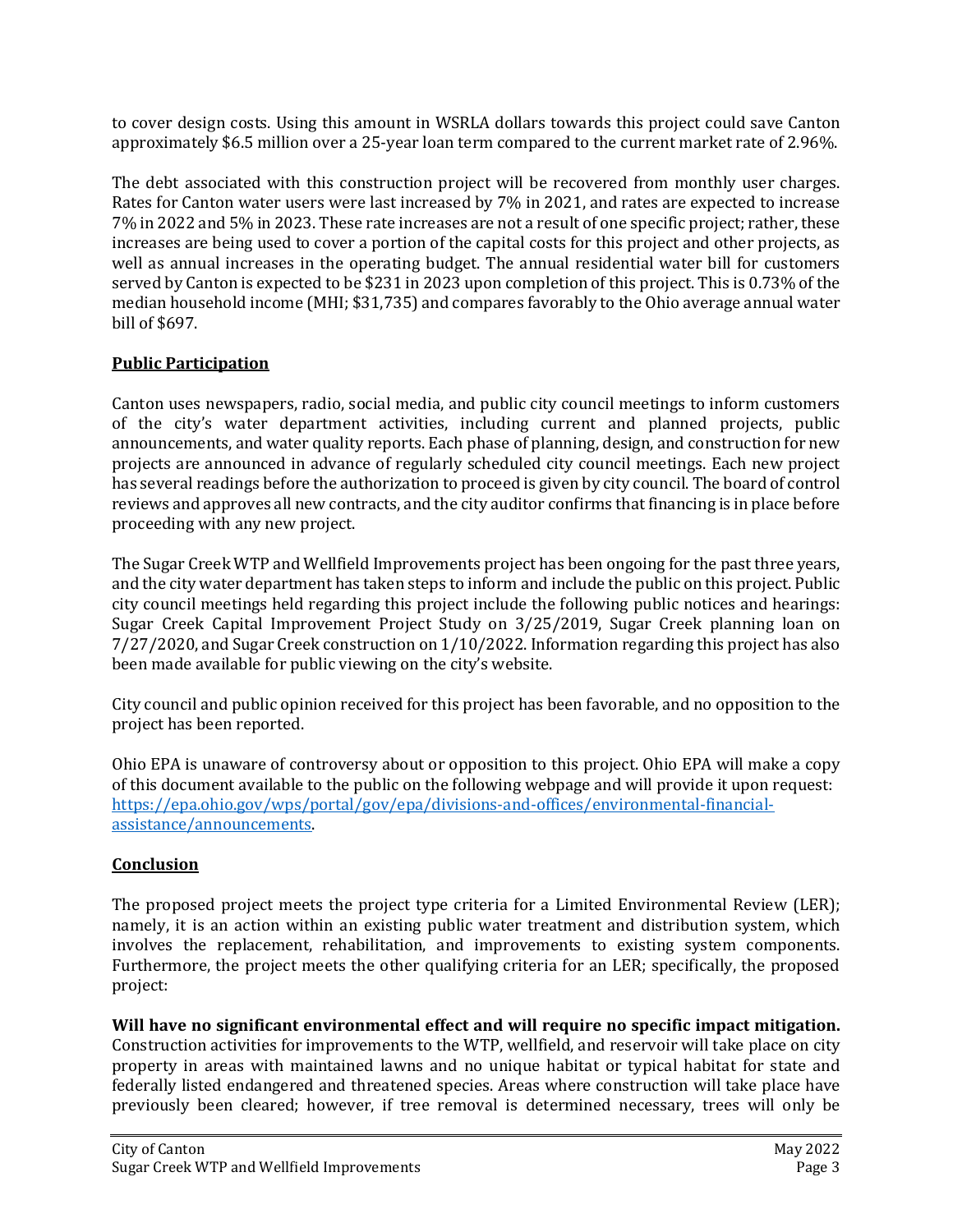removed during the regular clearing dates between October  $1^{st}$  to March  $31^{st}$  to protect listed endangered and threatened bat species. The surge tanks are located on small, cleared plots that are fenced and have maintained lawns. Improvements to the tanks do not include activities that will impact environmental resources. The contractor will implement standard construction best management practices to minimize temporary short-term erosion and sediment, noise, dust, and traffic disruptions.

The Ohio Department of Natural Resources and United States Fish and Wildlife Service concurred with Ohio EPA's conclusion that the proposed construction is unlikely to impact state and federally listed endangered and threatened species and critical habitat.

The WTP and associated structures are not eligible for listing in the National Register of Historical Places, and there are no listed historical properties or structures in the project area. All construction activities are occurring in areas that have previously undergone ground disturbances or will be occurring on existing structures. The Ohio State Historic Preservation Office concurred with Ohio EPA's determination that the proposed construction is unlikely to impact important historical and archaeological resources.

**Will have no effect on high-value environmental resources.** A portion of the wellfield occurs within a designated 100-year floodplain zone. Canton has coordinated this project with the local floodplain coordinator and submitted a special flood hazard development permit application for construction in this area. Construction in this area is taking place where development has previously taken place. There is no wetland or otherwise unique habitat that will be disturbed by this project, as the entire area of the wellfield is maintained lawn. The contractor shall conduct earth work during warm, dry periods and will be responsible for implementing erosion and sediment control, seeding, stormwater and non-sediment pollution prevention, and demolition and disposal best management practices during construction to prevent environmental impacts. Disturbed areas will be returned to preconstruction conditions. There will be no adverse short-term or long-term impacts to the floodplain or habitat outside of the wellfield.

**Is cost effective**. The recommended rehabilitations, replacements, and upgrades included in this project are identified in the *Sugar Creek Water Treatment Plant Capital Improvements Plan*. This plan is the result of numerous meetings, discussions, and workshops. The capital improvements plan was conducted with the following goals:

- Evaluate equipment and facility repair and replacement options to select cost-effective and maintainable solutions to last for the next 20 plus years.
- Meet current and projected permit requirements established and enforced by the U.S. and Ohio Environmental Protection Agencies.
- Improve operator control and monitoring of processes, equipment, and treatment systems.
- Improve accessibility to equipment and systems to perform operation and maintenance tasks safely and efficiently.
- Conserve energy and chemicals and reduce operation and maintenance costs.

By following these goals, the recommended and ultimately selected alternatives were determined to be the most cost effective.

**Is not a controversial action.** Public opinion received for this project and the reinvestment in this critical city infrastructure has been favorable, and opposition to this project has not been reported. While water rate increases are expected, they are not the result of this project or any other one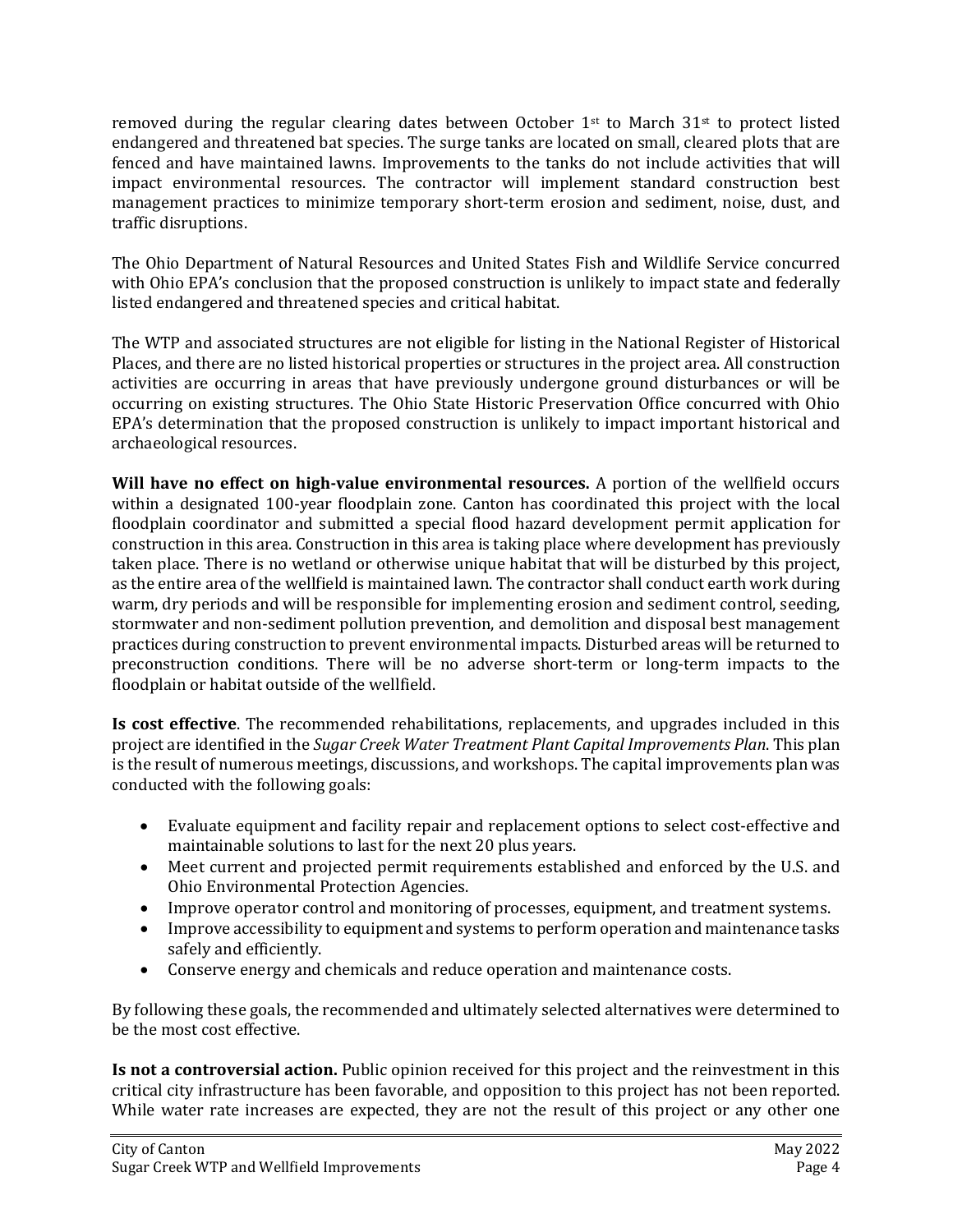specific project, and water rates will still compare favorably to the Ohio average annual bill upon completion of this project.

**Does not create a new or relocate an existing discharge to surface or ground waters, does not create a new source of water withdrawals from either surface or ground waters or significantly increase the amount of water withdrawn from an existing water source, and does not substantially increase the volume of discharge or loading of pollutants from an existing source or from new facilities to receiving waters.** The improvements included in this project are primarily meant to address issues related to the age and condition of the WTP, wellfield, and related system components and will not otherwise alter Canton's water system (withdrawal, treatment, distribution, usage, etc.).

**Will not provide capacity to serve a population substantially greater than the existing population.** The Sugar Creek WTP and wellfield have adequate supply and treatment capacities. The improvements included in this project are primarily meant to address issues related to the age and condition of the WTP, wellfield, and associated system components and other concerns not related to deficiencies or issues related to treatment capacity.

To conclude, Canton's proposed project is sufficiently limited in scope and meets all applicable criteria to warrant an LER. The planning review of this project identified no potentially short-term or long-term adverse impacts on the quality of the human environment or on sensitive resources (surface waters, coastal zones, floodplains, wetlands, state-designated scenic and recreational rivers, prime and unique agriculture lands, aquifer recharge zones, archaeological and historically significant sites, threatened and endangered species, and state and federal wildlife areas). Rather, completion of this project will improve the overall reliability, provide redundancy for, and add flexibility to the wellfield's ability to supply the Sugar Creek WTP with groundwater and extend the useful life of the Cromer Reservoir to safely store drinking water into the future.

## **Contact information**

Brody Betsch Ohio EPA-DEFA PO Box 1049 Columbus, OH 43216-1049

[brody.betsch@epa.ohio.gov](mailto:brody.betsch@epa.ohio.gov)